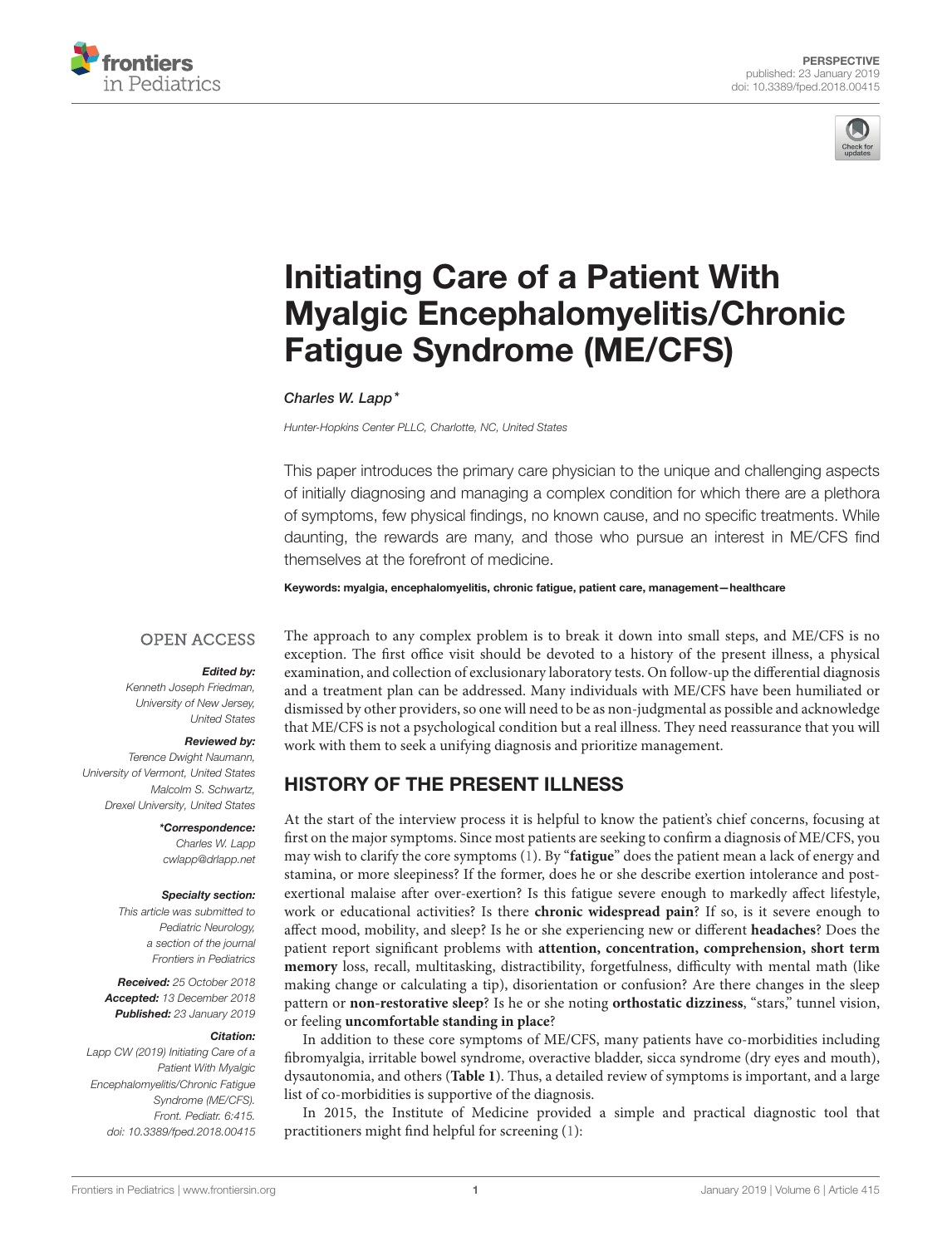| The diagnosis requires that the patient have the following three symptoms:                                                                                                      | <b>TABL</b>      |
|---------------------------------------------------------------------------------------------------------------------------------------------------------------------------------|------------------|
|                                                                                                                                                                                 | These            |
| A substantial reduction or impairment in the ability to engage in pre-illness levels of                                                                                         | comn             |
| occupational, educational, social or personal activities, that persists for more than 6<br>months and is accompanied by fatigue, which is often profound, is of new or definite | popul            |
| onset (not lifelong), is not the result of excessive ongoing exertion, and is not                                                                                               | Fibror           |
| substantially alleviated by rest.                                                                                                                                               | Myofa<br>Irritab |
| Post-exertional malaise                                                                                                                                                         | Overa            |
| Un-refreshing sleep                                                                                                                                                             | Postu            |
| At least one of the two following manifestations is also required:                                                                                                              | Neura            |
| Cognitive impairment                                                                                                                                                            | Mast             |
| Orthostatic intolerance                                                                                                                                                         | <b>Hypo</b>      |
| The diagnosis of ME/CFS should be questioned if patients do not have these                                                                                                      | Sleep            |
| symptoms at least half of the time with moderate, substantial, or severe intensity.                                                                                             | Restle           |
|                                                                                                                                                                                 | Multip           |

This is meant to be a preliminary diagnostic tool. If the diagnosis seems probable it is best to confirm it with a more detailed instrument such as the Canadian Consensus Criteria (**[Appendix A](#page-4-1)** in Supplementary Material) or the 1994 International Diagnostic Criteria (**[Appendix B](#page-4-1)** in Supplementary Material).

# PHYSICAL EXAMINATION

It has been said that the physical examination is mostly normal in ME/CFS, but a careful exam can reveal many clues to this illness. The physical is also used to exclude other plausible causes for fatigue and other symptoms:

- The resting heart rate is typically higher than normal and body temperature may be subnormal.
- Blood pressures tend to be low. It is important to check orthostatic heart rate and blood pressure supine, after 1– 2 min standing, and again after 5 min standing since many individuals have orthostatic hypotension or tachycardia (POTS) [\(2\)](#page-4-2). A smaller number have Neurally Mediated Hypotension, but this is a delayed phenomenon that usually does not occur before 15–20 min of upright posture [\(3\)](#page-4-3).
- Slowly reacting, non-reacting, or unequal pupils may reflect parasympathetic imbalance.
- Check for temperomandibular joint tenderness or crepitus.
- Non-exudative pharyngitis with "crimson crescents" in the posterior pharynx is frequently seen [\(4\)](#page-4-4).
- Check for cervical, occipital, and axillary lymphadenopathy or tenderness.
- Check for carotidynia.
- Muscle tension in the neck and shoulders will frequently cause a loss of cervical lordosis and/or forward ("sniffing") posture.
- Right upper quadrant tenderness without guard or rebound is common.
- Tenderness of the sacroiliac joints is very common.
- Check for joint hyperextensibility [\(5\)](#page-4-5).
- Perform a manual tender point examination for fibromyalgia tender points or have the patient complete the 2011 clinical fibromyalgia survey [\(6\)](#page-4-6).
- Finger-to-nose and rapid alternating movements may reveal dysmetria, dysdiadokinesia, or tremor.

<span id="page-1-0"></span>LE 1 | ME/CFS overlap syndromes.

| These co-morbidities have been associated with ME/CFS or occur more<br>commonly in Persons with Chronic Fatigue Syndrome (PWCs) than the general<br>population:  |
|------------------------------------------------------------------------------------------------------------------------------------------------------------------|
| Fibromyalgia                                                                                                                                                     |
| Myofascial Pain Syndrome                                                                                                                                         |
| Irritable Bowel Syndrome                                                                                                                                         |
| Overactive bladder or Interstitial Cystitis                                                                                                                      |
| Postural Orthostatic Tachycardia Syndrome                                                                                                                        |
| Neurally Mediated Hypotension                                                                                                                                    |
| Mast Cell Activation Syndrome                                                                                                                                    |
| Hypogonadism and premature menopause                                                                                                                             |
| Sleep disorders (sleep apnea, myoclonus / PLMS, non-restorative sleep)                                                                                           |
| Restless Leg Syndrome / Periodic Leg Movement syndrome                                                                                                           |
| Multiple Chemical Sensitivities                                                                                                                                  |
| Hypersensitivities to light, sound, smell, touch, chemicals or odors                                                                                             |
| Sacroiliac joint tenderness                                                                                                                                      |
| Hypoglycemia                                                                                                                                                     |
| Mitral valve prolapse                                                                                                                                            |
| Premenstrual Syndrome or Premenstural Dysphoric Disorder                                                                                                         |
| Allergies                                                                                                                                                        |
| Vasomotor (autonomic or non-allergic) rhinitis                                                                                                                   |
| B12 deficiency                                                                                                                                                   |
| Gut motility disorder with dysphagia, early satiety, nausea, and/or constipation<br>Celiac- or sprue-like disorders with sensitivity to wheat, grains, or gluten |
| Autonomic dysfunction with low blood pressure, orthostatic symptoms                                                                                              |
| Sicca complex or Sjogren's syndrome                                                                                                                              |
| Bronchostriction (reactive airways or asthma)                                                                                                                    |
| Macrocytosis (large red cells, causes low sedimentation rate)                                                                                                    |
| Abdomino-pelvic pain                                                                                                                                             |
| Vulvodynia or vulvar vestibulitis                                                                                                                                |
| Joint hyperlaxity with or without hyperelasticity (Ehlers-Danlos Stigmata)                                                                                       |
| Milk protein intolerance                                                                                                                                         |
| Costochondritis                                                                                                                                                  |
| Endometriosis                                                                                                                                                    |
| Metabolic Syndrome                                                                                                                                               |
| Temperomandibular Dysfunction                                                                                                                                    |

- Balance testing and tandem stance (10 s) is frequently tenuous in patients.
- Romberg testing is frequently abnormal and may correlate with illness severity [\(7\)](#page-4-7).
- Check deep tendon reflexes. Asymmetry and clonus are significant.
- Is there acne rosacea, livido reticularis, or dependent rubor?
- Ask the subject to perform Serial 7 Subtractions and the Digit Span Test.

# LABORATORY

Lab studies are mostly performed to exclude other plausible causes for fatigue and are generally unremarkable. The Centers for Disease Control and Prevention has recommended [\(8\)](#page-4-8):

Complete blood count (CBC).

Comprehensive Metabolic Panel (electrolytes, BUN, creatinine, glucose, calcium, phosphorus, total protein, albumin, globulin, alkaline phosphatase, SGOT/ALT, SGPT/AST).

C-reactive protein or Westergren sedimentation rate. Thyroid function tests.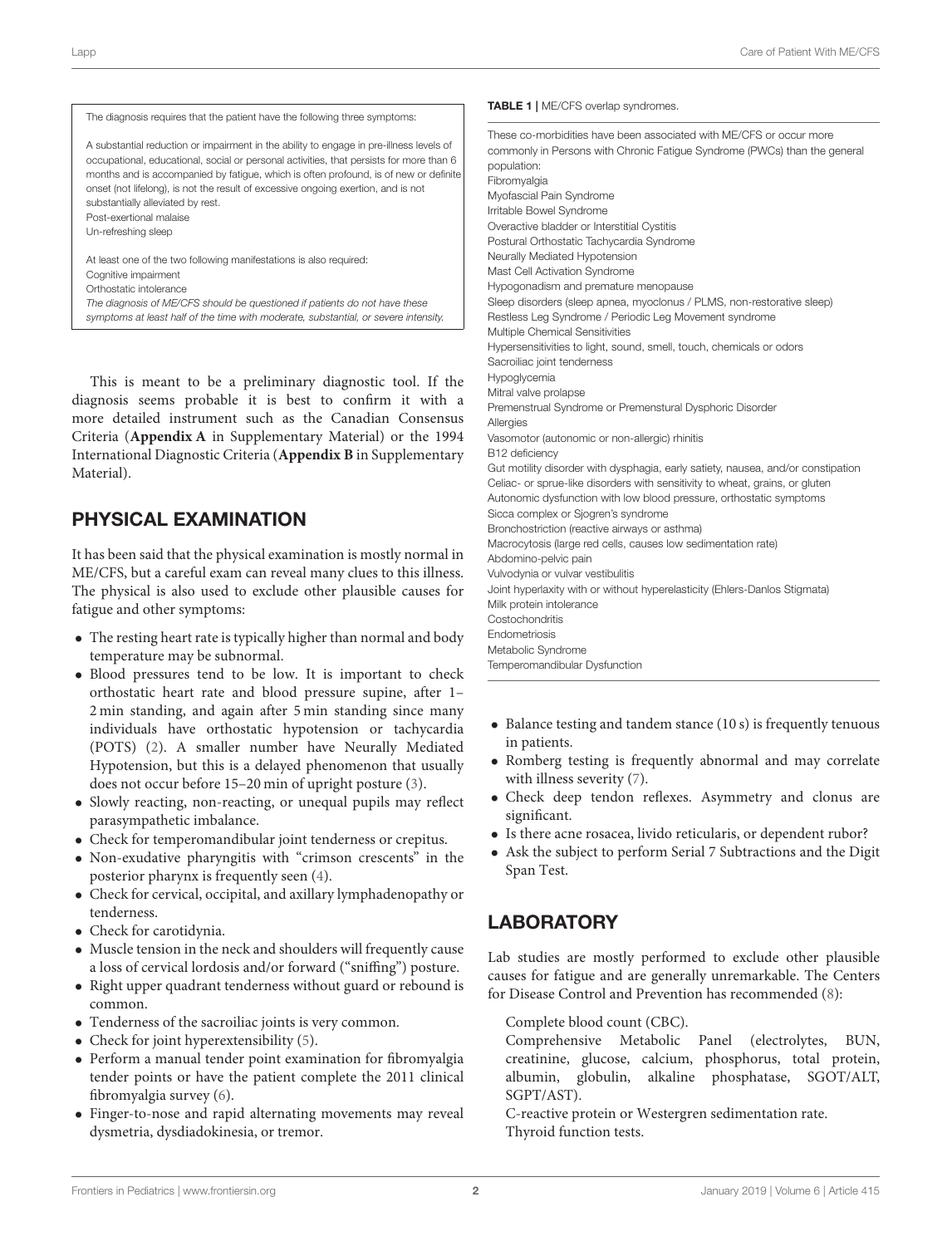TSH is least important due to HPA Axis suppression in ME/CFS.

Free T4 and/or total T3. Urinalysis.

Additionally, obtain any other laboratory studies indicated by your history and exam, such as:

ANA, Rheumatoid Factor or anti-CCP antibodies.

Cranial MRI if Multiple Sclerosis or other neurological disorder suspected, although small T2 weighted high intensity white matter lesions are seen in about 80% of cases.

Overnight sleep study (primary sleep disorders such as apnea and periodic leg movement syndrome occur in up to 60% of patients).

Sjogren's antibodies [SSA (Ro)/SSB (La)] if dry eyes and mouth are present.

Lyme serology (ELISA) or Western Blot if patient has had tick exposure or comes from an endemic area (Northeast US, Wisconsin area, California, and others).

Hepatitis C serology if "at risk" or has had elevated liver function tests.

CPK if muscle tenderness is present and myositis is suspected. Obtain consultation if a significant psychiatric condition is present or suspected.

# EXCLUSIONARY CONDITIONS, MIMICS, AND FALSE DIAGNOSES

A grave concern with ME/CFS is that the symptoms are so diverse that other conditions may seem to overlap, and one does not want to diagnose ME/CFS when another, perhaps treatable, condition is actually at fault. Of course, a diagnosis of ME/CFS should not be entertained if there is an active medical condition such as narcolepsy or thyroiditis that could plausibly explain the fatigue and other symptoms. Some disorders confound the diagnosis so profoundly that they exclude the diagnosis of ME/CFS. These include melancholic depression, bipolar depression, schizophrenia, frank psychoses, active eating disorders, alcohol and substance abuse. Individuals with a  $BMI > 40-45$  actually experience so much fatigue that it is difficult to discriminate from ME/CFS. Conditions such as sleep apnea, sarcoidosis, inflammatory bowel disease, and rheumatic conditions can all cause fatigue but if they are treated and stable the fatigue and systemic symptoms are generally much less than experienced in persons with ME/CFS and would not be considered exclusions. If there is a questionable diagnosis, then a diagnosis of Idiopathic Chronic Fatigue should be made, and the patient followed periodically over time (**[Diagram 1](#page-4-1)** in Supplementary Material).

# MANAGEMENT

Many patients will be seeking rapid relief and even a cure for their illness, but foremost they must have realistic expectations: ME/CFS is a chronic illness for which there is currently no known cure. Nevertheless, there are many treatments that can be helpful to reduce symptoms and improve functionality.

Most experts would agree [\(9\)](#page-4-9) that it is most important to address exertion intolerance and post-exertional malaise first; then sleep and pain, followed by cognition and the co-morbidities. Experts will agree that patients must avoid overexerting and then flaring or relapsing—referred to as "pushing and crashing"—which clearly exacerbates the illness and hinders improvement. The controversy surrounds how to best prevent that.

One technique is interval activity or time-based activity. If an individual knows that they can be active for a period of time without triggering symptoms—say 15 min—then he or she can shop or work for 15 min, take a break, then shop or work for another 15 min, and so on. Over time, the activity interval can be increased [\(10\)](#page-4-10).

Another technique is to monitor steps per day by wearing a step meter or pedometer [\(11\)](#page-4-11). It is important for patients to take at least 1,000 steps per day in order to avoid deconditioning; but patients are encouraged to calculate their average steps per day during a good week with no flares or relapses. This is typically about 2,500–3,500 steps per day. They are then encouraged to not exceed that number of steps. So if a patient went shopping or sightseeing one day and reached her average limit of 3,500 steps, she would know to quit and rest as soon as possible to avoid a flare or relapse.

Scientific evidence is mounting that patients should not exceed their Anaerobic Threshold, an activity level at which the heart and lungs cannot supply enough oxygen to the mitochondria. In the absence of oxygen, glucose metabolism is much less efficient and produces lactic acid and other toxins that seem detrimental to our patients. The Anaerobic Threshold is usually determined by specialized exercise testing, but is related to one's heart rate. So if a patient can monitor heart rate, he or she can estimate the maximum heart rate (frequently under 110 in adults) that can be tolerated without triggering a flare. Then avoid exceeding that heart rate except for short periods [\(12\)](#page-4-12).

In short, it is very important to balance any activity with generous amounts of rest. So the patient should be encouraged to remain active, but not so active as to trigger flares and relapses.

Sleep is the next most important area to address. Start with typical sleep hygiene principles. Patients may consider overthe-counter sleep aids such as melatonin, theanine, valerian, tryptophan, antihistamines (diphenhydramine, doxylamine), or proprietary sleep aids. Low dose tricyclic or tetracyclic antidepressants, cyclobenzaprine, or low dose tizanidine are frequently prescribed to maintain sleep. If necessary, consider prescribing the usual benzodiazepine -based sleep medications to initiate sleep. Between 18 and 62% of persons with ME/CFS have primary sleep disorders, so highly consider referral to a sleep specialist if a sleep disorder is suspected [\(13\)](#page-4-13).

Pain is another major symptom to address as it may affect sleep, mood, mobility and other domains. First identify the sources of pain: Fibromyalgia? Myofascial pain? Headache? Arthralgia? Inflammatory joint pain? Then assess the patient's need for pain intervention. Will non-pharmacologic therapy suffice such as hot packs, cold packs, liniments, baths or showers,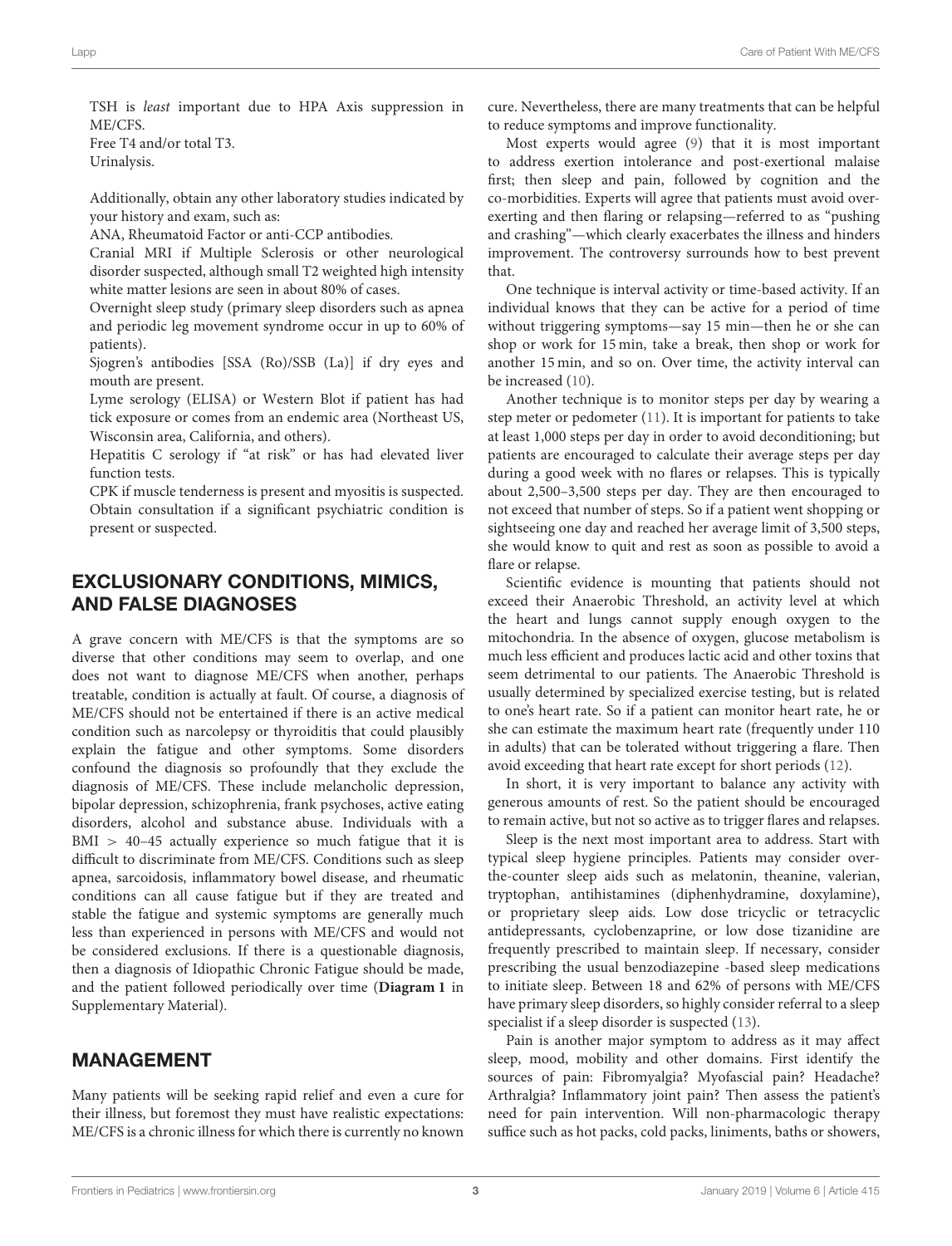massage, chiropractic, acupuncture, or TENS? If pharmacologic therapy is indicated, have non-opioid therapies been tried such as Cymbalta/duloxetine, Savella/milnacipran, or Lyrica/pregabalin? [\(7\)](#page-4-7) In the last 10 years Low Dose Naltrexone has become a primary consideration in opioid-naïve individuals [\(14\)](#page-4-14). If opioid medications are indicated, tramadol has been very effective, but many providers would be most comfortable referring to a pain specialist for anything more potent. In the case of migraine or rheumatic pain, specialists might also be indicated.

Cognitive problems tend to wax and wane, much as fatigue does. Patients need to be reassured that they are not developing Alzheimer's or dementia, and there is no evidence that such cognitive losses are permanent. While medication has helped little to improve cognition, the provider can suggest helpful techniques such as:

- Keep a calendar, notebook and calculator at hand.
- Always carry a cell phone to call for assistance, use as a GPS, or photograph your location in a parking lot or unfamiliar area.
- Develop the habit of always putting up important items such as keys, purses, wallets, and glasses in the same place.
- Plan important tasks to be done during the "best time of your day."
- Avoid chaotic, stressful, or multisensory situations or events.

Autonomic, (auto)immune, (neuro)endocrine, psychological and co-morbid issues are managed as you would normally in your medical practice. It is imperative to address co-morbidities because they confound the ME/CFS. Consultants may be required. It is very important not to attribute all new symptoms to ME/CFS alone. Lastly, patients must maintain adequate hydration and nutrition although they tend to neglect these areas due to fatigue.

### **DISABILITY**

It is estimated that more than 50% of persons with ME/CFS are disabled and up to 75% are unable to work or attend school regularly [\(1\)](#page-4-0), so many patients may want to discuss the possibility of obtaining disability. Those who have a private disability contract are bound to the terms of that contract, and need to apply through their human resources department at work or directly to the insurer. If the policy is work-related it will probably be governed by ERISA regulations, which are very stringent. In that case, the individual is highly recommended to seek the advice of an ERISA-knowledgeable attorney. Those who apply for Social Security should check with their local Social Security office first to assure that they qualify with enough work credits. One must apply for Social Security within 5 years of stopping work. Patients should expect an initial rejection of their claim and then move on to an appeal and a hearing before an Administrative Law Judge. Attorney representation is strongly urged here.

Regardless of the type of disability insurance, documentation of disability will be key. The provider must document any inability to perform Activities of Daily Living (ADLs: bathing, dressing, feeding oneself, toileting, etc.) and Instrumental Activities of Daily Living (IADLS: cooking, housekeeping, shopping, laundering, socializing, managing finances, driving, traveling). In addition it is important to comment on physical abilities to lift, carry, sit, walk, or stand; and how often is the patient homebound or bedbound. This information can be obtained informally during the interview or by using checklists and forms at each visit.

Regardless of such testimony, objective evidence is most important, so supportive findings on the physical exam (especially orthostatic hypotension or tachycardia on the "stand test," Fibromyalgia tender points, abnormal neurological findings), abnormalities on the cranial MRI, high titers of EBV VCA-IgG and/or EBV Early Antigen, are very helpful. If available, neuropsychiatric testing, tilt table testing, and 1 or 2-day Cardio-Pulmonary Exercise Testing can be extremely supportive.

### MAKING TIME FOR THE PATIENT

Persons with ME/CFS (PWCs) are admittedly very complex and challenging but eternally grateful for any help that you provide. Many providers find this challenge both fascinating and rewarding, but it may also be time consuming. Many of us who first started seeing PWCs found that we had to limit the number of such patients seen each week until we developed proficiency. It was also helpful to see patients regularly—perhaps every 2–4 weeks—and limit them to 1 or 2 problems at each visit. Many practitioners will reserve the last appointment of the day for such patients so that they can spend more time, if they wish.

A few practitioners will recognize that in order to treat ME/CFS one needs not only to understand the disorder itself, but one has to also develop proficiency in the many overlap disorders/co-morbidities that frequently complement ME/CFS (**[Table 1](#page-1-0)**). This requires considerable knowledge and special skill sets that will challenge the practitioner and provide a lifetime of learning opportunities! Those who are drawn to care for ME/CFS full time frequently need to spend more time with patients, and therefore have to work outside the typical medical office schedule. Many find it necessary to privately contract with patients and charge an hourly fee-for-service rate, based on what the provider could have earned if he or she was seeing 4–6 patients per hour in a general practice setting. Since Medicare and Medicaid have no such provisions, it is necessary to opt out of such programs.

### **CONCLUSION**

ME/CFS is an "invisible illness" in that the patient appears normal despite tremendous hardship and impairments. For this reason these patients are frequently dismissed or mistaken as hypochondriacs. The patients greatly appreciate a provider who is knowledgeable about ME/CFS and who takes an interest in the disorder and is empathetic to their cause. Because ME/CFS is a chronic illness, regular follow-up and continuity